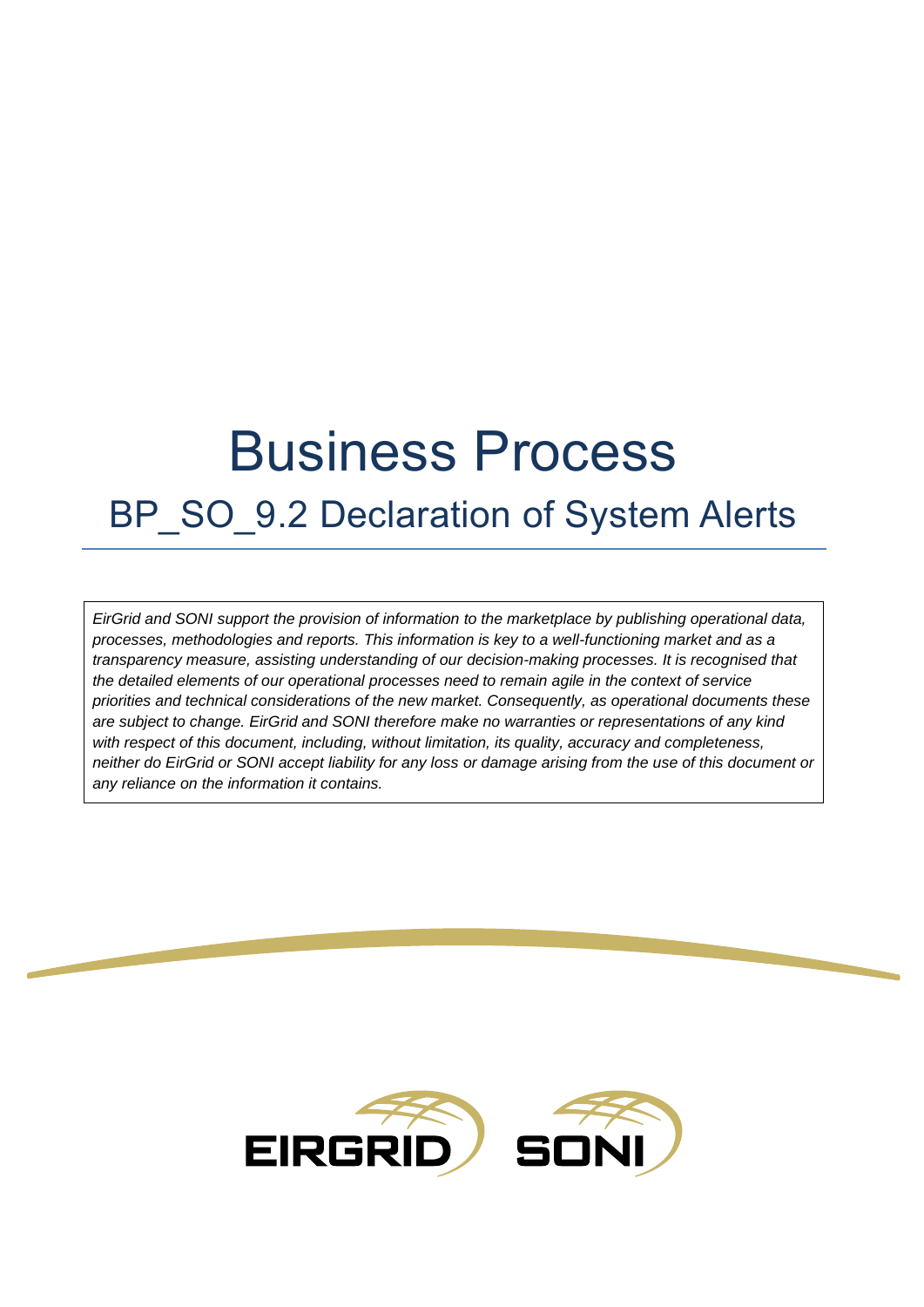#### **Table of Contents**

| 1   |  |
|-----|--|
| 2   |  |
| 2.1 |  |
| 2.2 |  |
| 3   |  |
| 3.1 |  |
| 3.2 |  |
| 4   |  |
| 4.1 |  |
| 4.2 |  |
| 4.3 |  |
| 4.4 |  |
| 4.5 |  |
| 4.6 |  |
| 5   |  |
| 5.1 |  |
| 6   |  |
| 6.1 |  |
| 6.2 |  |
| 7   |  |
| 7.1 |  |
| 8   |  |
| 8.1 |  |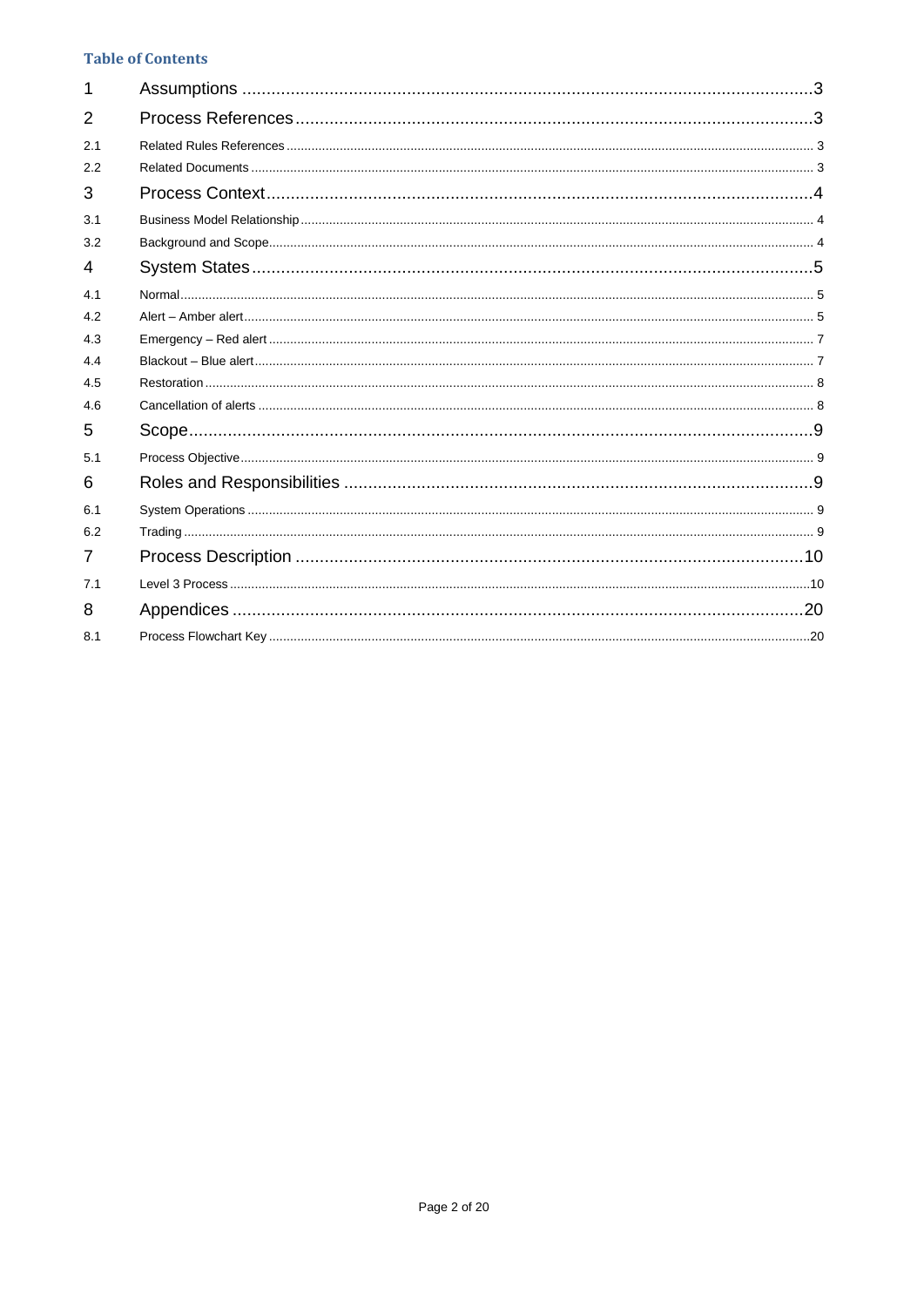#### <span id="page-2-0"></span>**1 ASSUMPTIONS**

Assumptions made during the design of this process include:

- This is an all-island business process, meaning the same process will be used across both jurisdictions on the island, Ireland and Northern Ireland; however any deviation from the "Normal" system state should only be issued by the Control Centre in the affected jurisdiction;
- The following business process addresses all requirements, including roles, tools, and activities that will enable the TSOs to achieve scheduling objectives; and
- All required systems, including MMS are in place. They offer all required functionalities to support business needs.

#### <span id="page-2-1"></span>**2 PROCESS REFERENCES**

#### <span id="page-2-2"></span>2.1 RELATED RULES REFERENCES

The following table provides references to the documents that govern the design of this business process.

| <b>Document Title</b>                                                                    | <b>Relevant Section</b>                                                | <b>Description</b>                                                                                                                                                                                                             |
|------------------------------------------------------------------------------------------|------------------------------------------------------------------------|--------------------------------------------------------------------------------------------------------------------------------------------------------------------------------------------------------------------------------|
| <b>EirGrid Grid Code</b>                                                                 | OC9 Emergency<br><b>Control and Power</b><br><b>System Restoration</b> | OC9.4 outlines the criteria for issuing of System Alerts<br>by the TSO in the event of a System Emergency<br>Condition or imminent shortfall in capacity. These alerts<br>may include an Amber Alert, Red Alert or Blue Alert. |
| <b>SONI Grid Code</b>                                                                    | OC3 Operating<br>Margin                                                | Operating Code No. 3 ("OC3") sets out the different<br>types of reserve which make up the Operating Margin<br>that the TSO may use in the Control Phase.                                                                       |
| <b>Trading and Settlement</b><br>Code                                                    | Chapter G                                                              | Chapter G includes provision for Administered<br>Imbalance Settlement in the event of electrical system<br>collapse.                                                                                                           |
| <b>COMMISSION</b><br><b>REGULATION (EU)</b>                                              | Part II Operational<br>Security                                        | <b>TITLE 1 OPERATIONAL SECURITY</b><br><b>REQUIREMENTS</b>                                                                                                                                                                     |
| 2017/1485 establishing<br>a guideline on electricity<br>transmission system<br>operation |                                                                        | The SO GL provides harmonised rules on system<br>operation for transmission system operators (TSOs).<br>CHAPTER 1 details the system states that all TSOs<br>are required to assess their systems against.                     |
| <b>COMMISSION</b><br><b>REGULATION (EU)</b>                                              | Chapter II and<br>Chapter III                                          | SYSTEM DEFENCE PLAN - Is activated when the<br>power system is in an Emergency state.                                                                                                                                          |
| 2017/2196 establishing<br>a network code on<br>electricity emergency                     |                                                                        | RESTORATION PLAN - Is activated when the power<br>system is in a Restoration state.                                                                                                                                            |
| and restoration                                                                          |                                                                        | Both Plans aim to return the power system to the<br>normal state                                                                                                                                                               |
| <b>Operating Security</b><br>Standards Ireland                                           | <b>ALL</b>                                                             | EirGrid plc and SONI Itd (the Transmission System<br>Operators for Ireland and Northern Ireland), cooperate<br>to ensure the all-island transmission system is<br>operated in a secure and reliable manner.                    |
| <b>Operating Security</b><br><b>Standards and Northern</b><br>Ireland                    |                                                                        |                                                                                                                                                                                                                                |

#### <span id="page-2-3"></span>2.2 RELATED DOCUMENTS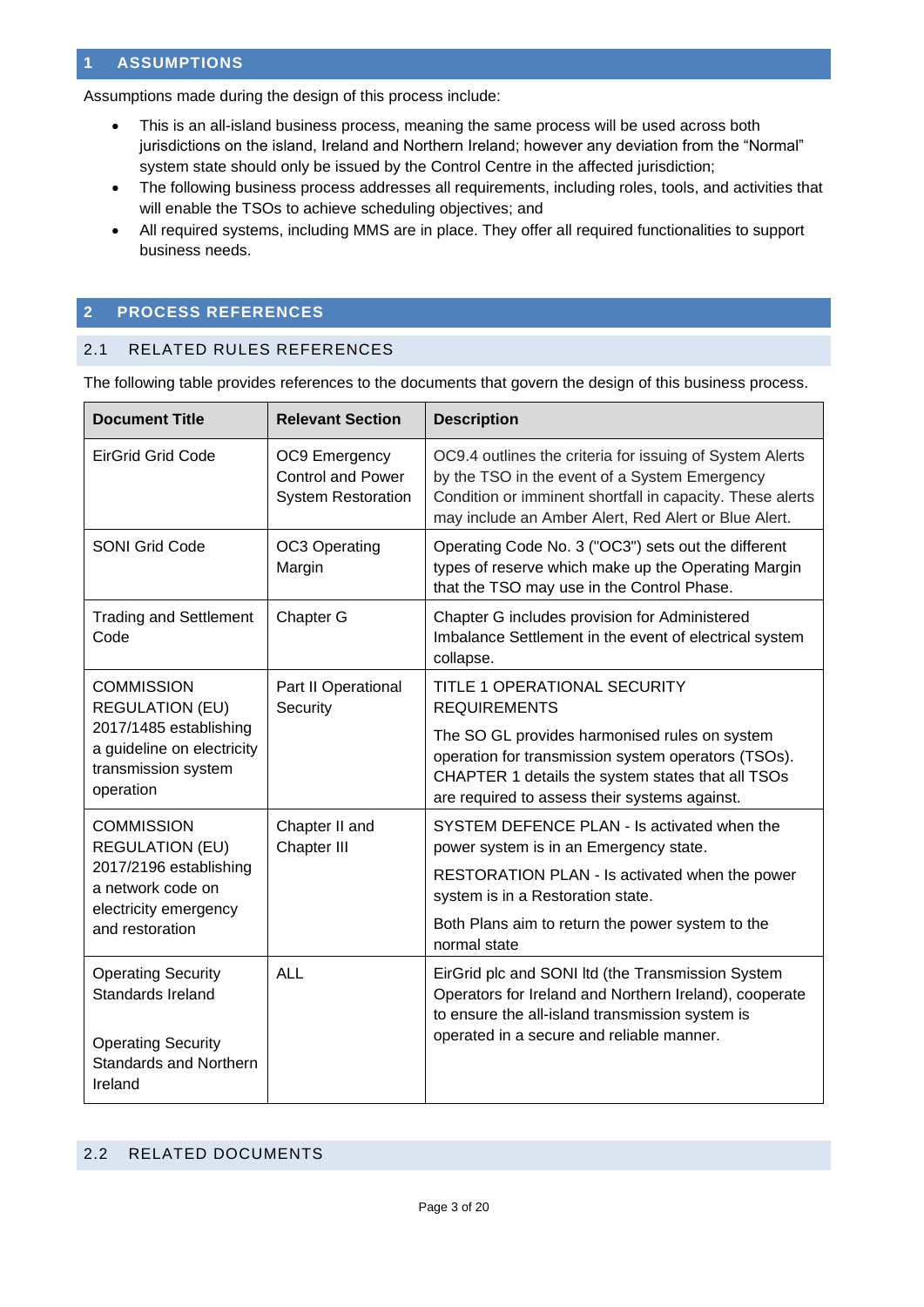The following table provides a list of documents that are related to this business process.

| <b>Document Title</b>                   | Relationship                                         | <b>Description</b>                                                                                                                                                                                                                                   |
|-----------------------------------------|------------------------------------------------------|------------------------------------------------------------------------------------------------------------------------------------------------------------------------------------------------------------------------------------------------------|
| <b>Demand Control</b><br><b>Process</b> | This business<br>process may be a<br>trigger for it. | Demand control details the steps taken by the Control<br>Centre, relevant Distribution System Operator and<br>Market Operator in the event of a demand reduction<br>event. If this process is triggered an emergency state is<br>typically declared. |

#### <span id="page-3-0"></span>**3 PROCESS CONTEXT**

#### <span id="page-3-1"></span>3.1 BUSINESS MODEL RELATIONSHIP

The Declaration of System States sits within 'Real Time Control' process group within the Systems Operator processes. Aside from scheduling and dispatching the system, there are a number of planned and unplanned activities that occur in System Operations that can be implemented.

#### <span id="page-3-2"></span>3.2 BACKGROUND AND SCOPE

#### **Background**

The Ireland and Northern Ireland system states are designed to describe various states that may arise on the power systems. The system states range from the normal state to increasing levels of system stress, from Alert (Amber), to Emergency (Red), to Blackout (Blue), and finally to a Restoration state which aims to return the power system to the Normal state.

The European Network Code - System Operator Guideline (SO GL) came into force in November 2017 and introduced a common set of system states and criteria for all European Transmission System Operators (TSO). Each TSO must monitor their transmission system, assessed against the defined criteria, and communicate their system state at all times to all other ENTSOE TSOs via a European Awareness System (EAS). Prior to the Network Codes coming into force, EirGrid and SONI had an established Alert system in place.

To enable compliance with the SO GL requirements, the Ireland and Northern Ireland system states were updated and integrated into TSO business processes and Plans in Ireland and Northern Ireland. The diagram below shows the alignment between the old system states and the new system states.



The EAS is employed by the TSOs to communicate the state of the All-island transmission system with other European TSOs, with the most severe system state in Ireland or Northern Ireland being communicated at all times. An alert system is also employed by the TSOs to notify relevant parties,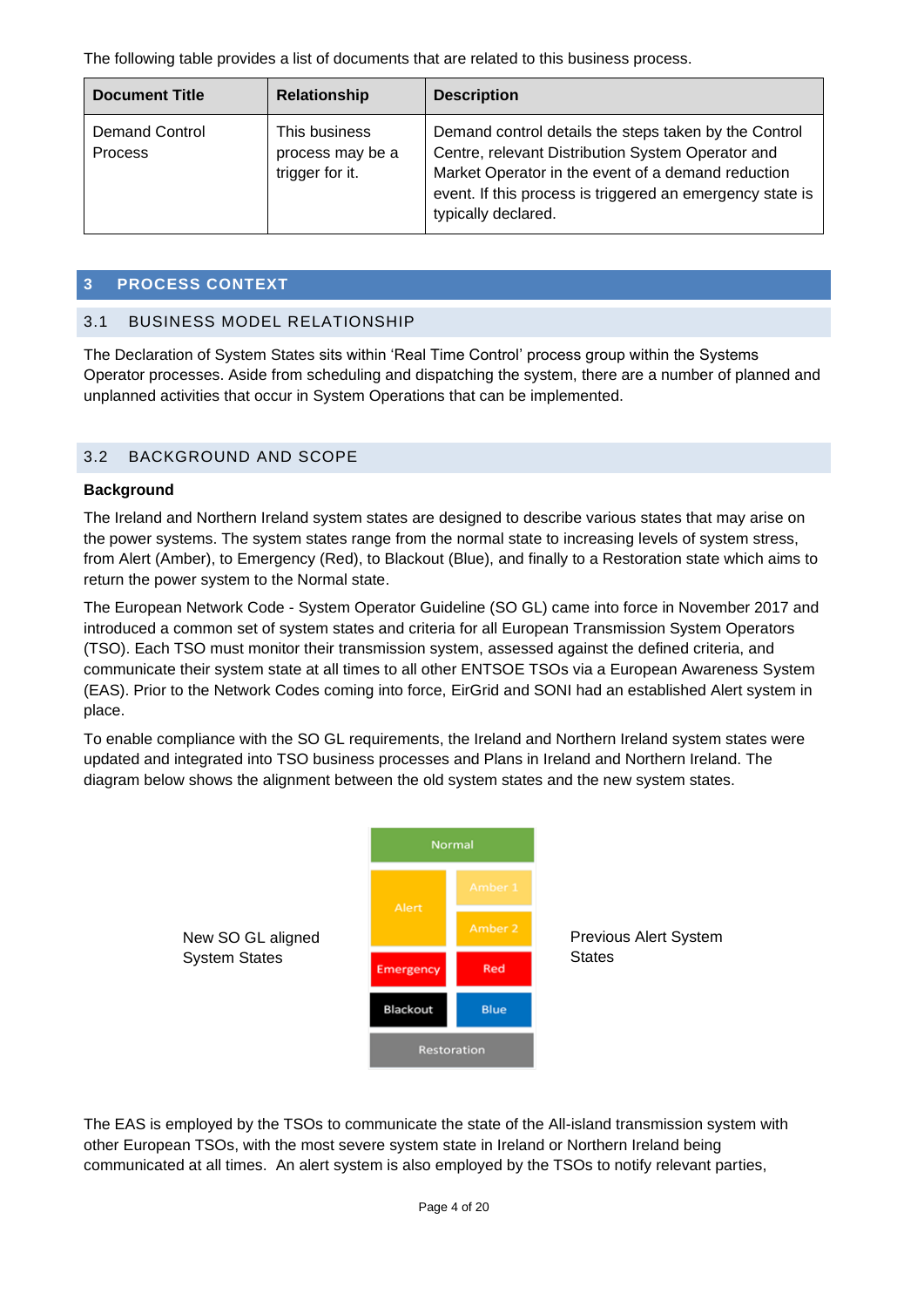including, generators, and distribution system operators, internal staff, regulators and the market operator that the system is in an abnormal state. Upon receipt of an alert the different parties implement their own procedures.

Power system alerts are issued on a jurisdictional basis. As there are limited transmission connections between the Northern Ireland and Ireland power systems, it is plausible for one system to be in an alert state whilst the other one isn't. The criteria for each system state are detailed in Section 4.

# <span id="page-4-0"></span>**4 SYSTEM STATES**

## <span id="page-4-1"></span>4.1 NORMAL

#### **Ireland and Northern Ireland**

The transmission system shall be in the normal state when all of the following conditions are fulfilled:

- a) voltage and power flows are within the operational security limits;
- b) the steady state frequency meets the following criteria:
	- i. remains between 49.8 Hz and 50.2 Hz; or
	- ii. the absolute value of the steady state system frequency deviation from nominal is not larger than 0.5Hz and the system frequency limits established for the alert state are not fulfilled;
- c) active and reactive power reserves are sufficient to withstand contingencies from the contingency list without violating operational security limits;
- d) operation of the All-island transmission system is and will remain within operational security limits after the activation of remedial actions following the occurrence of a contingency from the contingency list.

# <span id="page-4-2"></span>4.2 ALERT – AMBER ALERT

#### **Ireland**

The Alert state (Amber alert) should be initiated by NCC when the System enters an "Alert state" i.e. when the following criteria are satisfied:

- a) voltage and power flows are within operational security limits; and
- b) the All-Island reserve capacity is reduced by more than 20 % for longer than 30 minutes and there are no means to compensate for that reduction in real-time system operation; or
- c) frequency meets the following criteria:
	- i. the absolute value of the steady state system frequency deviation from nominal has not continuously exceeded 500 mHz for a time period longer than one minute; and
	- ii. the absolute value of the steady state system frequency deviation from nominal has continuously exceeded  $\pm 200$  mHz for a time period longer than 15 minutes; or
	- iii. the absolute value of the steady state system frequency deviation from nominal has continuously exceeded  $\pm$  250 mHz for a time period longer than 10 minutes
- d) at least one contingency from the contingency list leads to a violation of operational security limits, even after the activation of remedial actions;
- e) multiple contingencies are probable because of thunderstorm or high wind activity; or
- f) the jurisdictional margin is such as the tripping of the largest set, would give rise to a reasonable possibility of failure to meet the System Demand - Use the following formula as a guideline:

#### **LSIIE > MARIE**

Where:

 $MAR_{IE} = [GEN_{IE} + WIND_{IE}/PV_{IE} +/-ICF_{IE}] - DEMAND_{IE} + TL$ 

 $GEN_{IE}$  = Available generation in IE

 $WIND_{IE}/PV_{NI} = Expected generation from wind and PV in IE$ 

 $DEMAND<sub>IE</sub> = Expected system demand in IE$ 

 $ICF_{IE}$  = Flow on the EWIC Interconnector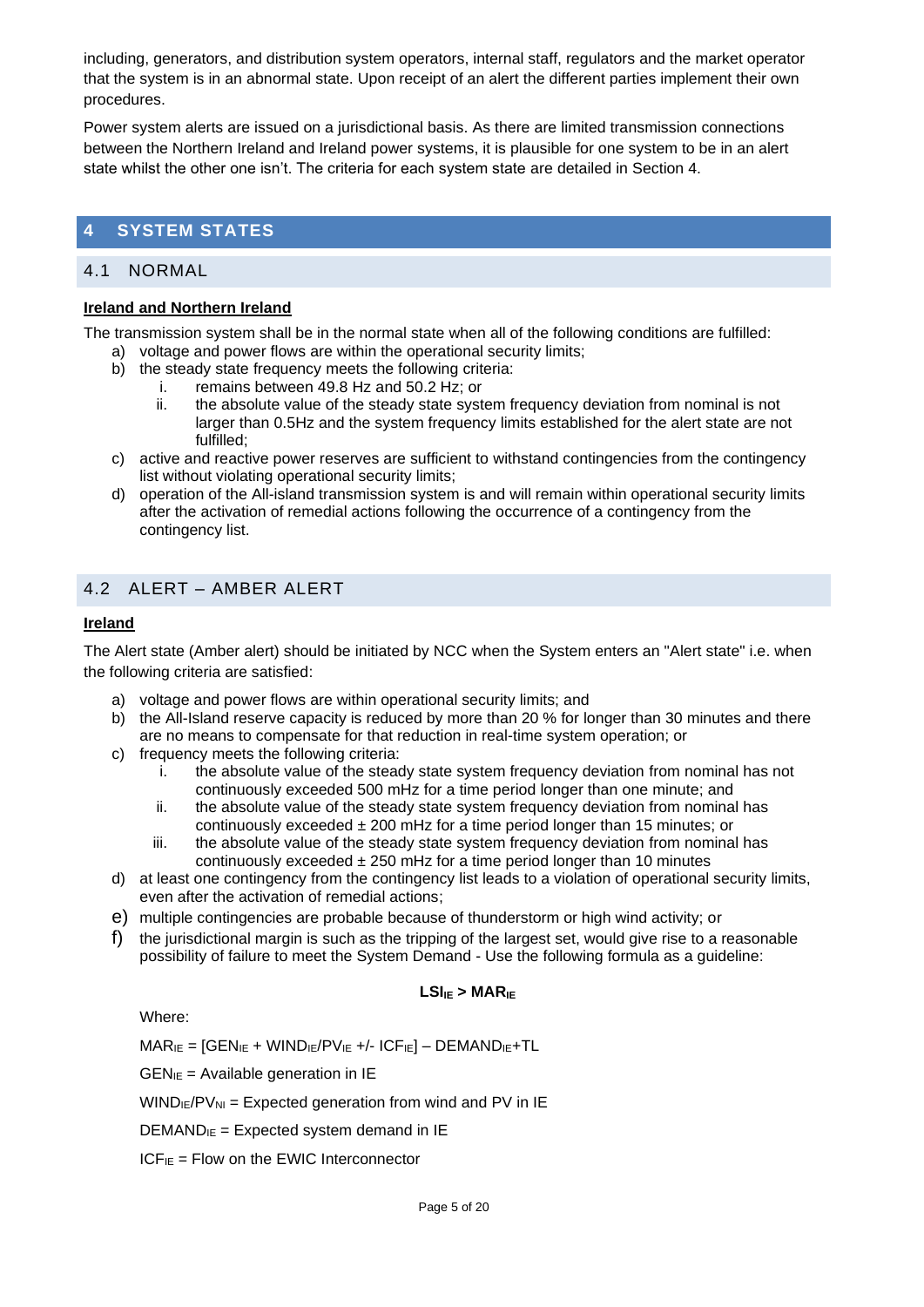TLS= Tie Line Support (capped by total transfer capability)

 $LSI_{IE}$  = largest MW infeed to jurisdiction

#### **Northern Ireland**

The Alert state (Amber alert) should be initiated by CHCC when the System enters an "Alert state" i.e. when the following criteria are satisfied:

- a) voltage and power flows are within operational security limits; and
- b) the All-Island reserve capacity is reduced by more than 20 % for longer than 30 minutes and there are no means to compensate for that reduction in real-time system operation; or
- c) frequency meets the following criteria:
	- i. the absolute value of the steady state system frequency deviation from nominal has not continuously exceeded 500 mHz for a time period longer than one minute; and
	- ii. the absolute value of the steady state system frequency deviation from nominal has continuously exceeded  $\pm 200$  mHz for a time period longer than 15 minutes; or
	- iii. the absolute value of the steady state system frequency deviation from nominal has continuously exceeded  $\pm 250$  mHz for a time period longer than 10 minutes
- d) at least one contingency from the contingency list leads to a violation of operational security limits, even after the activation of remedial actions;
- e) the jurisdictional margin (i.e. all the available plant, including wind, plus any guaranteed emergency assistance from interconnection less the predicted demand) pre fault in that period is less than the largest jurisdictional infeed but more than the primary spinning reserve requirement associated with this infeed i.e.

#### **LSINI > MARNI**

Where:

 $MAR_{\text{NI}} = [GEN_{\text{NI}} + WIND_{\text{NI}}/PV_{\text{NI}} +/-ICF_{\text{NI}}] - Demand_{\text{NI}}$ 

 $GEN_{\text{NI}} =$  Available generation in NI

 $WIND_{\text{NI}}/PV_{\text{NI}} =$  Expected generation from wind and PV in NI

 $DEMAND<sub>NI</sub> = Expected system load in NI$ 

 $ICF<sub>NI</sub> = Flow on the Movie Interconnector$ 

TLS= Tie Line Support (capped by total transfer capability)  $EATL_{NI}$  = Emergency Assistance available on the Tie Line

 $LSI<sub>NI</sub>$  = largest MW infeed to jurisdiction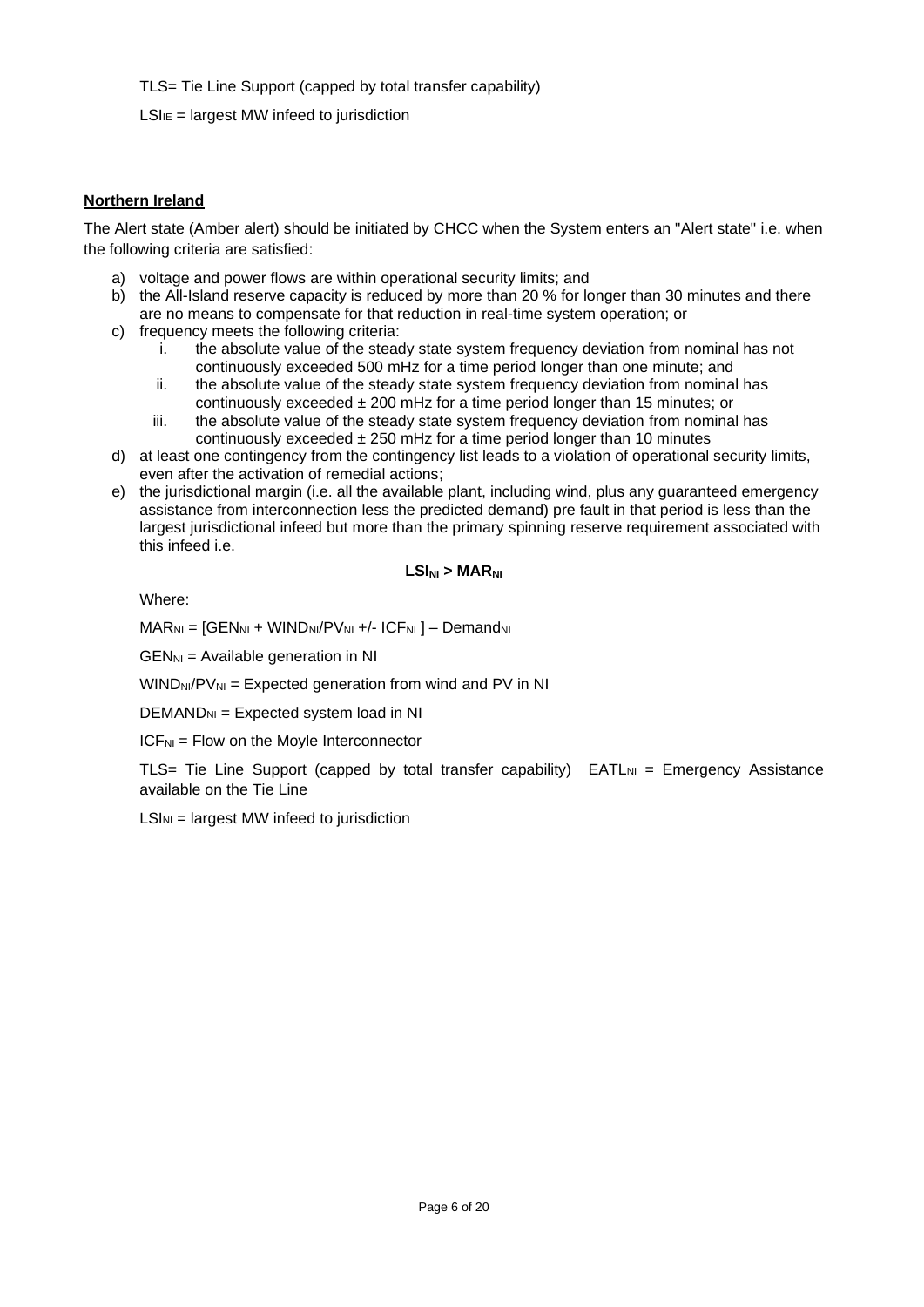# <span id="page-6-0"></span>4.3 EMERGENCY – RED ALERT

#### **Ireland**

The Emergency state (Red alert) should be initiated by the NCC when the System enters an "Emergency state" i.e. when any of the following criteria are satisfied:

- a) there is at least one violation of voltage limits, short-circuit current limits, or current limits in terms of thermal rating;
- b) frequency does not meet the criteria for the normal alert state;
- c) any of the following System Defence Plan measures are activated;
	- 1. activation of UF load shedding,
	- 2. widespread (multiple station) UV load shedding,
	- 3. activation of system separation protection.
	- 4. Activation of Emergency Instruction
- d) there is a failure in the functioning of
	- 1. EMS/ SCADA
	- 2. Phones (Corporate and Optel)

resulting in the unavailability of those tools, means and facilities for longer than 30 minutes.

- e) Dynamic reserves (excl. batteries) have been reduced to 50MW
- f) LSAT (real time) continually forecasts a freq. Nadir of below 49 Hz for a period of 30 min and there are no means are available to address this.

#### **Northern Ireland**

The Emergency state (Red alert) should be initiated by the CHCC when the System enters an "Emergency state" i.e. when any of the following criteria are satisfied:

- a) there is at least one violation of voltage limits, short-circuit current limits, or current limits in terms of thermal rating;
- b) frequency does not meet the criteria for the normal alert state;
- c) any of the following System Defence Plan measures are activated;
	- 1. activation of UF load shedding,
	- 2. widespread (multiple station) UV load shedding,
	- 3. activation of system separation protection.
	- 4. Activation of Emergency Assistance / Emergency Instruction
- d) there is a failure in the functioning of
	- 1. EMS/ SCADA
	- 2. Phones (Corporate and Optel)
- resulting in the unavailability of those tools, means and facilities for longer than 30 minutes.
- e) Dynamic reserves (excl. batteries) have been reduced to 20MW
- f) LSAT (real time) continually forecasts a freq. Nadir of below 49 Hz for a period of 30 min and there are no means are available to address this.

#### <span id="page-6-1"></span>4.4 BLACKOUT – BLUE ALERT

#### **Ireland**

The Blackout state (Blue alert) should be initiated by the NCC to inform relevant parties that all or part of the transmission system must be started from black i.e. when the System enters a "Black Start" state, that is:

- (a) loss of more than 50 % of demand in Ireland;
- (b) total absence of voltage for at least three minutes in Ireland, leading to the triggering of restoration plans.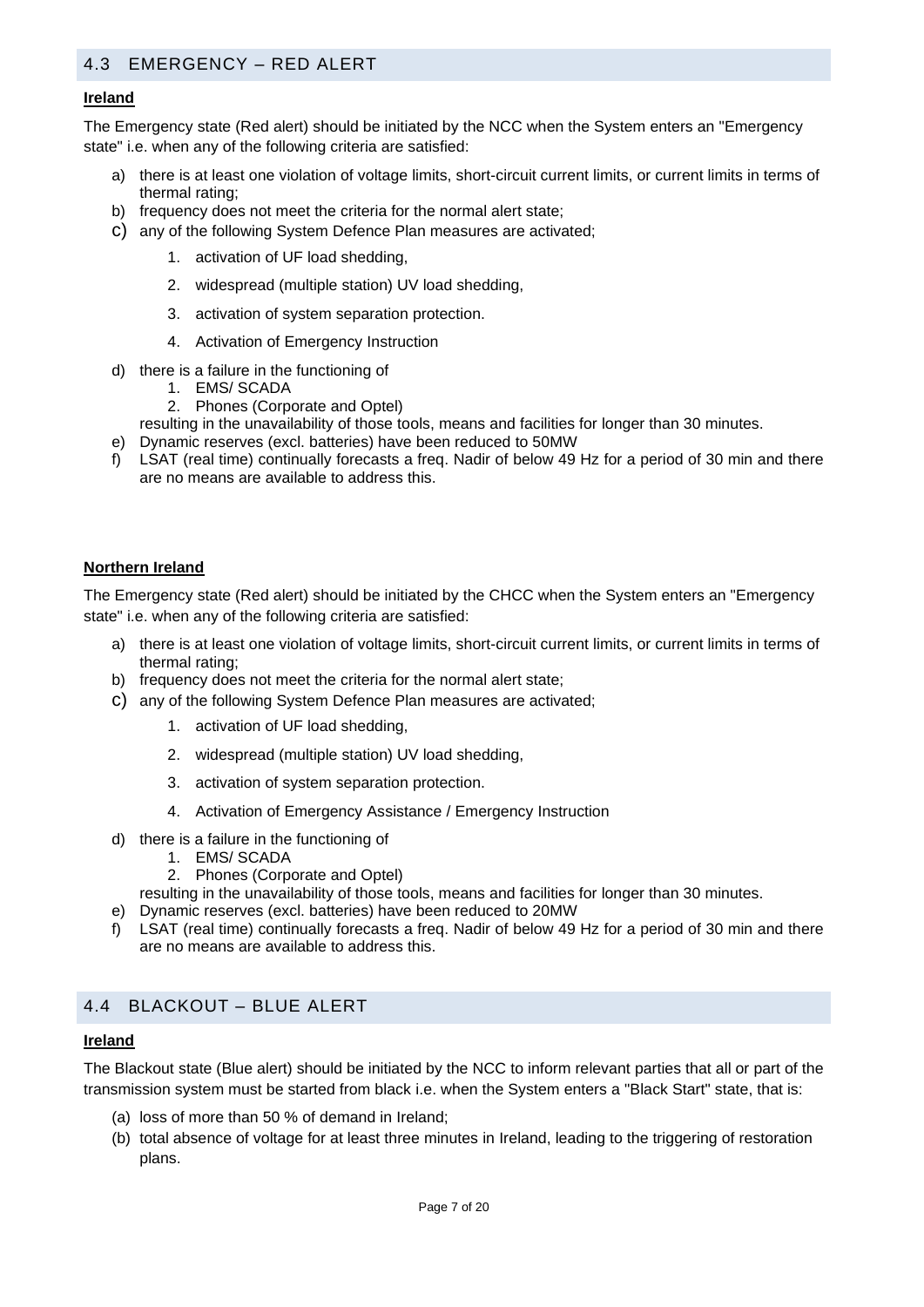#### **Northern Ireland**

The Blackout state (Blue alert) should be initiated by the CHCC to inform relevant parties that all or part of the transmission system must be started from black i.e. when the System enters a "Black Start" state, that is:

- (a) there has been a loss of more than 50 % of demand in Northern Ireland;
- (b) total absence of voltage for at least three minutes in Northern Ireland, leading to the triggering of restoration plans.

#### <span id="page-7-0"></span>4.5 RESTORATION

#### **Ireland and Northern Ireland**

The transmission system shall be in the restoration state when any measure of the restoration plan has been activated, following an emergency or blackout state.

#### <span id="page-7-1"></span>4.6 CANCELLATION OF ALERTS

In general alerts should be cancelled only once system conditions have stabilised for at least one hour and there is only a very low probability of another alert being issued on the same day.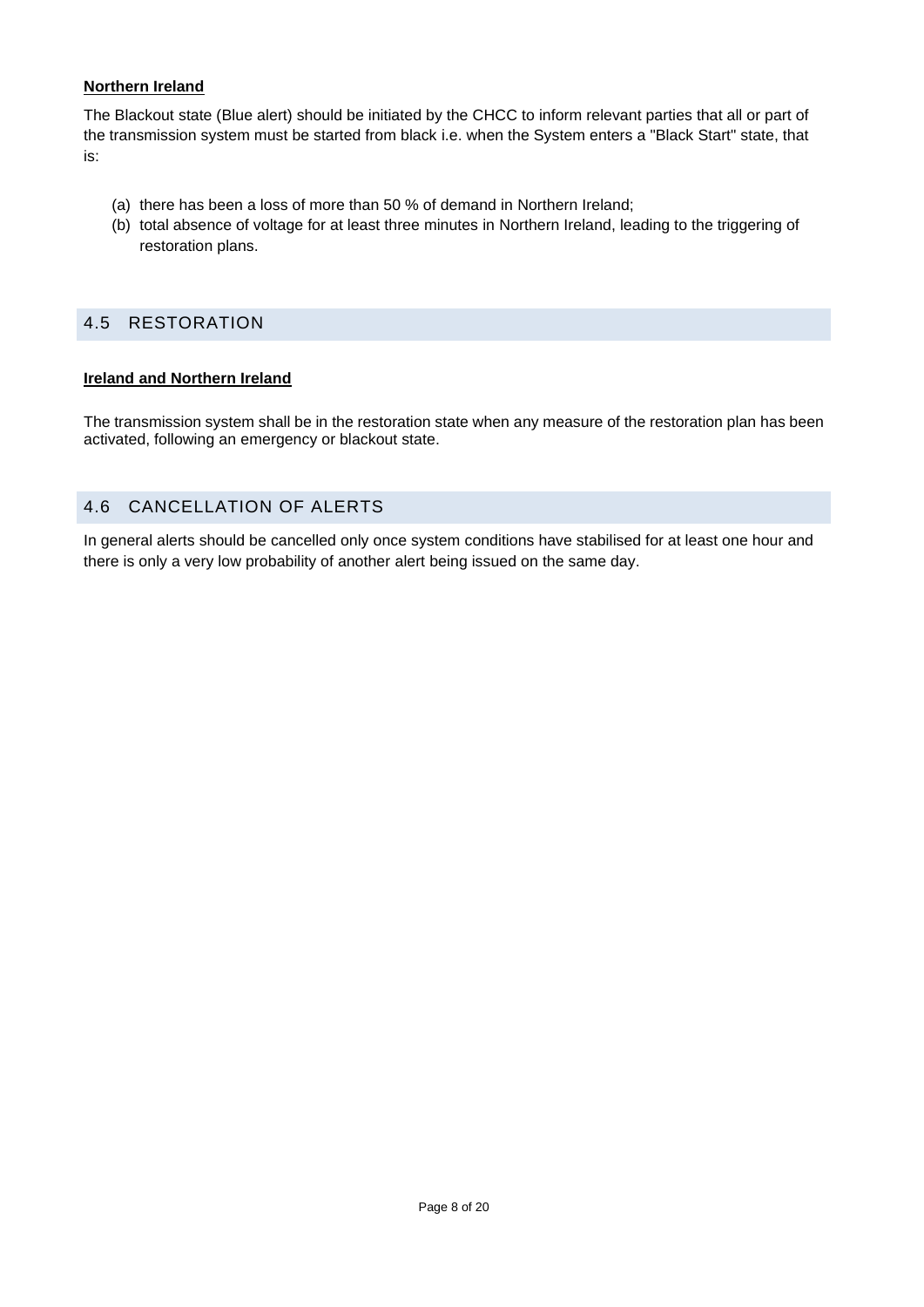# <span id="page-8-0"></span>**5 SCOPE**

This business process outlines the criteria for issuing each type of alert for both jurisdictions, and the steps taken by the relevant control centre to issue that alert including notification of relevant parties and updating of the European Awareness System. It also covers the steps taken to cancel an alert.

# <span id="page-8-1"></span>5.1 PROCESS OBJECTIVE

The objective of this Business Process is to meet the following obligations:

- SONI OC3 and EirGrid Grid Code OC9.4 System Alerts
- Trading & Settlement Code, Chapter G Financial and Settlement
- ENTSO-E Obligations in relation to European Awareness System
- System Operators Guidelines (SOGL)

# <span id="page-8-2"></span>**6 ROLES AND RESPONSIBILITIES**

#### <span id="page-8-3"></span>6.1 SYSTEM OPERATIONS

The following table provides a summary of the obligations of the System Operations team relating to Declaration of System Alerts:

| <b>Team Name</b>         | <b>Responsibility in relation to</b><br>process                                                                                                                                                                | <b>Timeline Associated</b> |
|--------------------------|----------------------------------------------------------------------------------------------------------------------------------------------------------------------------------------------------------------|----------------------------|
| <b>System Operations</b> | Issue power system alert<br>and notify the relevant<br>people including the<br><b>Market Operator</b><br>(MO Trading office 07.00<br>to 19.00, 7 days a week)<br>(MO on-call 19.00 to<br>07.00, 7 days a week) | As required                |
|                          | Cancel power system<br>$\bullet$<br>alert once system has<br>stabilised.                                                                                                                                       |                            |

#### <span id="page-8-4"></span>6.2 TRADING

The following table provides a summary of the obligations of the Trading team relating to Declaration of System Alerts:

| <b>Team Name</b>  | <b>Responsibility in relation to</b><br>process                                                                                          | <b>Timeline Associated</b> |
|-------------------|------------------------------------------------------------------------------------------------------------------------------------------|----------------------------|
| <b>MO Trading</b> | Receive notification of<br>$\bullet$<br>power system blue alerts<br>and cancellations and<br>trigger Administered<br>Settlement process. | As required.               |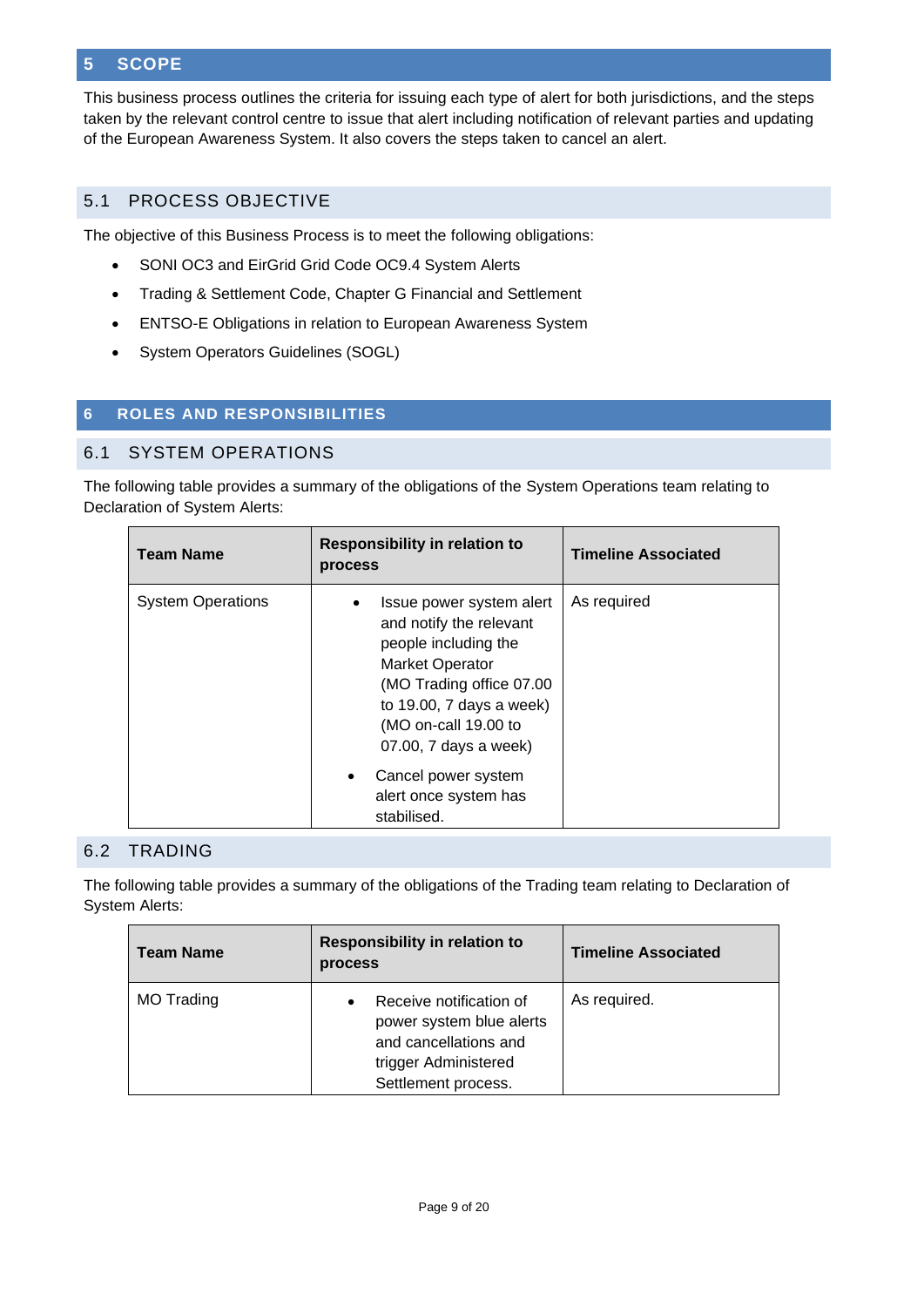#### **7 PROCESS DESCRIPTION**

# <span id="page-9-1"></span><span id="page-9-0"></span>7.1 LEVEL 3 PROCESS

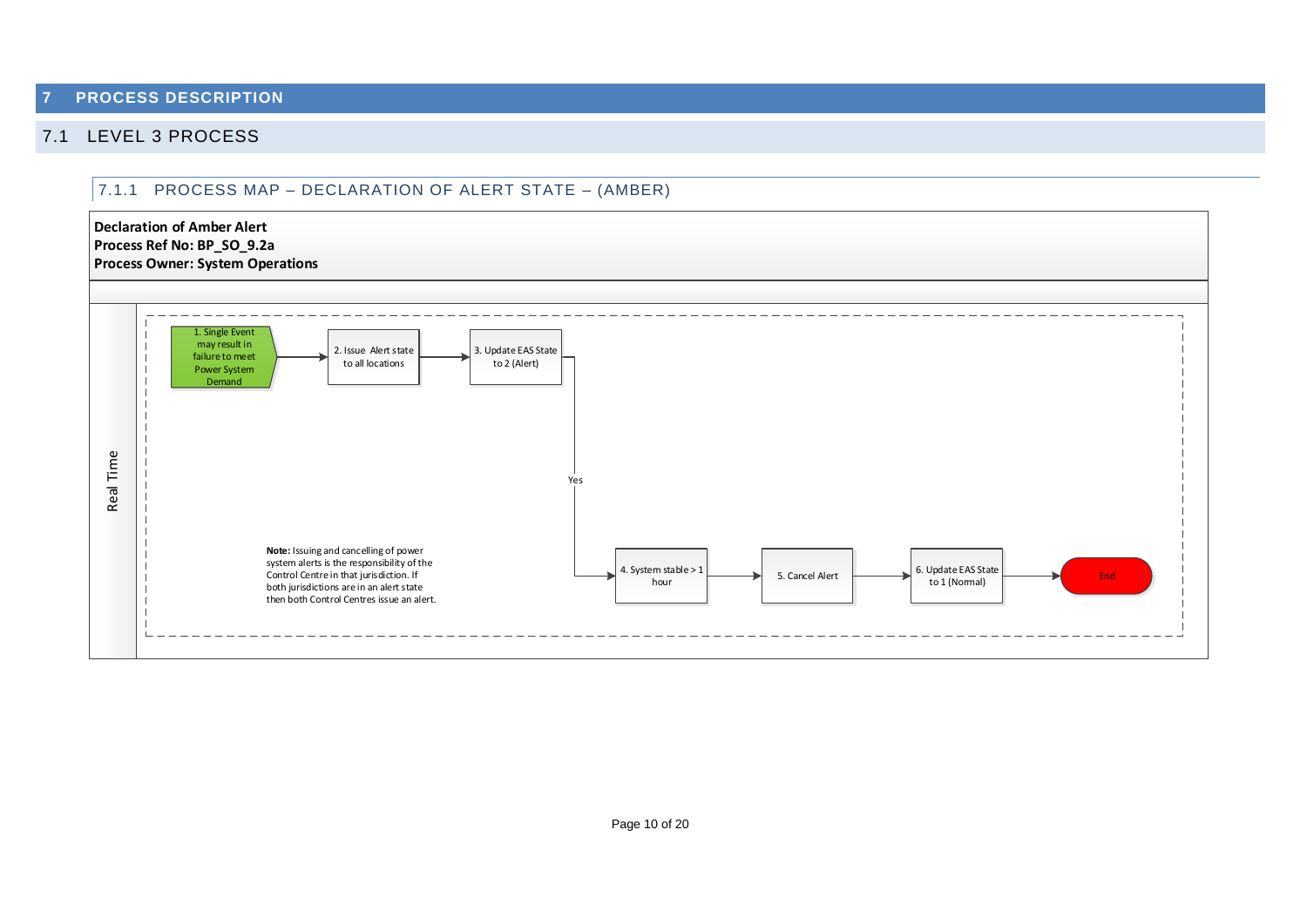# 7.1.2 PROCESS STEPS – DECLARATION OF ALERT STATE

| #              | <b>Step</b>                                                             | <b>Step Description</b>                                                                                                                                                                                                                                                                                                                | <b>Responsible Role</b> | <b>Outputs</b>    | <b>Indicative Timing/</b><br><b>Frequency</b> | <b>System</b>                     |
|----------------|-------------------------------------------------------------------------|----------------------------------------------------------------------------------------------------------------------------------------------------------------------------------------------------------------------------------------------------------------------------------------------------------------------------------------|-------------------------|-------------------|-----------------------------------------------|-----------------------------------|
|                | Single Event may<br>result in failure to<br>meet Power System<br>Demand | The following may act as a trigger to this process:<br>1. A Single Event would give rise to a<br>reasonable possibility of failure to meet<br>Power System Demand<br>2. If frequency or voltage departing significantly<br>from normal, or<br>If multiple Events are probable due to<br>3.<br>prevailing weather conditions            | N/A                     | N/A               | As required                                   | N/A                               |
|                |                                                                         | Power system alerts are issued jurisdictionally, so if<br>both jurisdictions are in an alert state the following<br>steps are completed by both jurisdictions.                                                                                                                                                                         |                         |                   |                                               |                                   |
| $\overline{2}$ | Issue Alert state to<br>all locations                                   | An Alert state (amber) is issued to all applicable<br>stations, large customers, MO and stakeholders.                                                                                                                                                                                                                                  | SO                      | Alert             | As required                                   | EMS Alerts, E-mail,<br><b>SMS</b> |
| 3              | <b>Update EAS State</b><br>to 2 (Alert)                                 | Once an Alert state has been issued, the SO Control<br>Centre should update the System State to 2, which<br>corresponds to the Alert or YELLOW state in the<br><b>ENTSO-E Awareness System.</b><br>Note: Ireland and Northern Ireland are treated as a<br>common system so updating the EAS alert state<br>impacts both jurisdictions. | <b>SO</b>               | <b>EAS Update</b> | As required                                   | EAS system                        |
| 4              | System stable > 1<br>hour                                               | Once the system has been stable for more than one<br>hour and there is low risk of further alerts being<br>issued then the alert can be cancelled.                                                                                                                                                                                     | <b>SO</b>               | N/A               | As required                                   | N/A                               |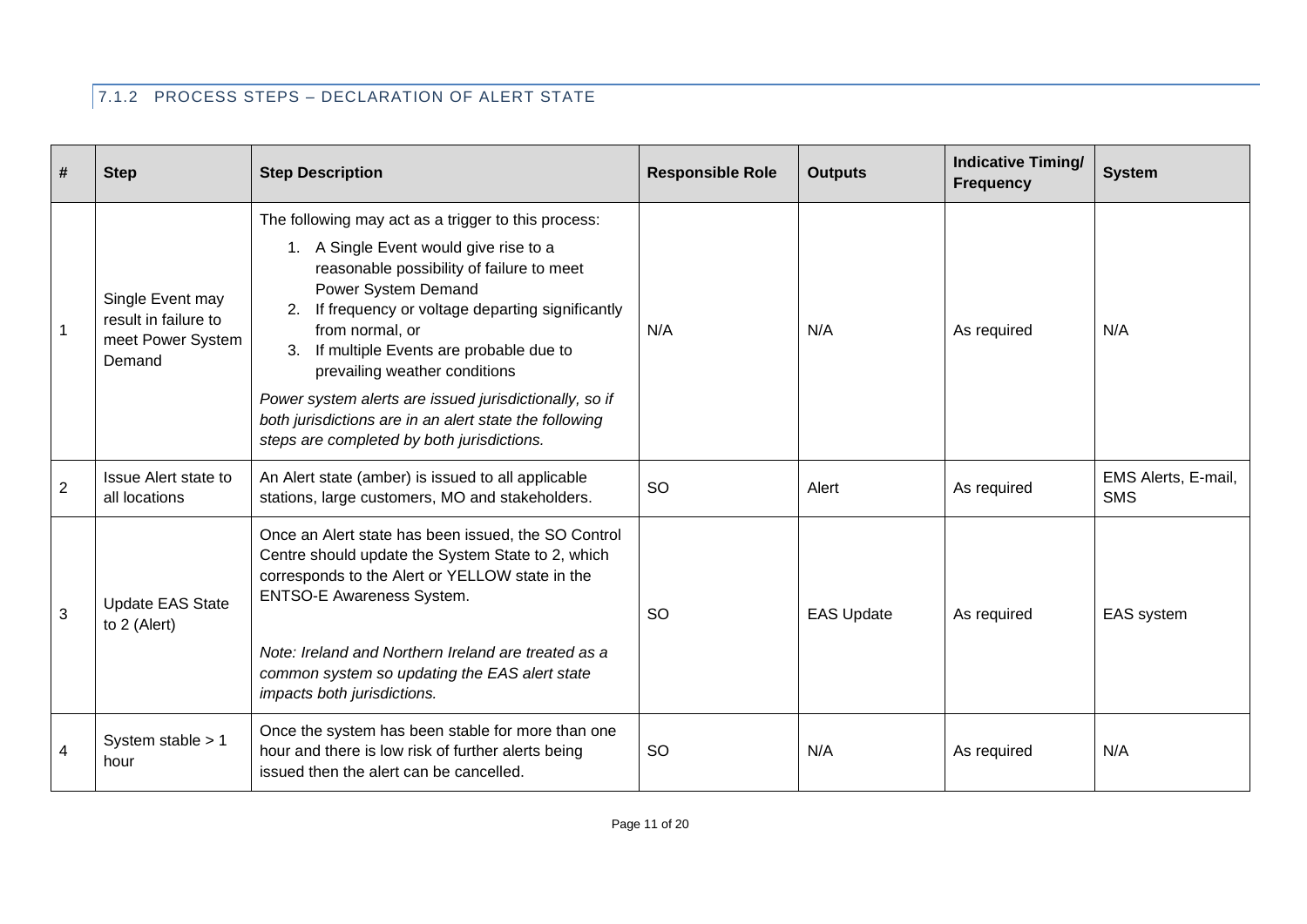| # | <b>Step</b>                              | <b>Step Description</b>                                                                                                                                                                    | <b>Responsible Role</b> | <b>Outputs</b>    | <b>Indicative Timing/</b><br><b>Frequency</b> | <b>System</b>     |
|---|------------------------------------------|--------------------------------------------------------------------------------------------------------------------------------------------------------------------------------------------|-------------------------|-------------------|-----------------------------------------------|-------------------|
|   |                                          | Note: This may take a number of hours after it is first<br>issued.                                                                                                                         |                         |                   |                                               |                   |
| 5 | Cancel Alert state                       | The Alert state (Amber) is cancelled via EMS                                                                                                                                               | <b>SO</b>               | Alert             | As required                                   | <b>EMS Alerts</b> |
| 6 | <b>Update EAS State</b><br>to 1 (Normal) | Once the Alert state has been cancelled the SO<br>control centre should update the System State to 1,<br>which corresponds to the Normal or GREEN state in<br>the ENTSO-E Awareness System | -SO                     | <b>EAS Update</b> | As required                                   | <b>EAS System</b> |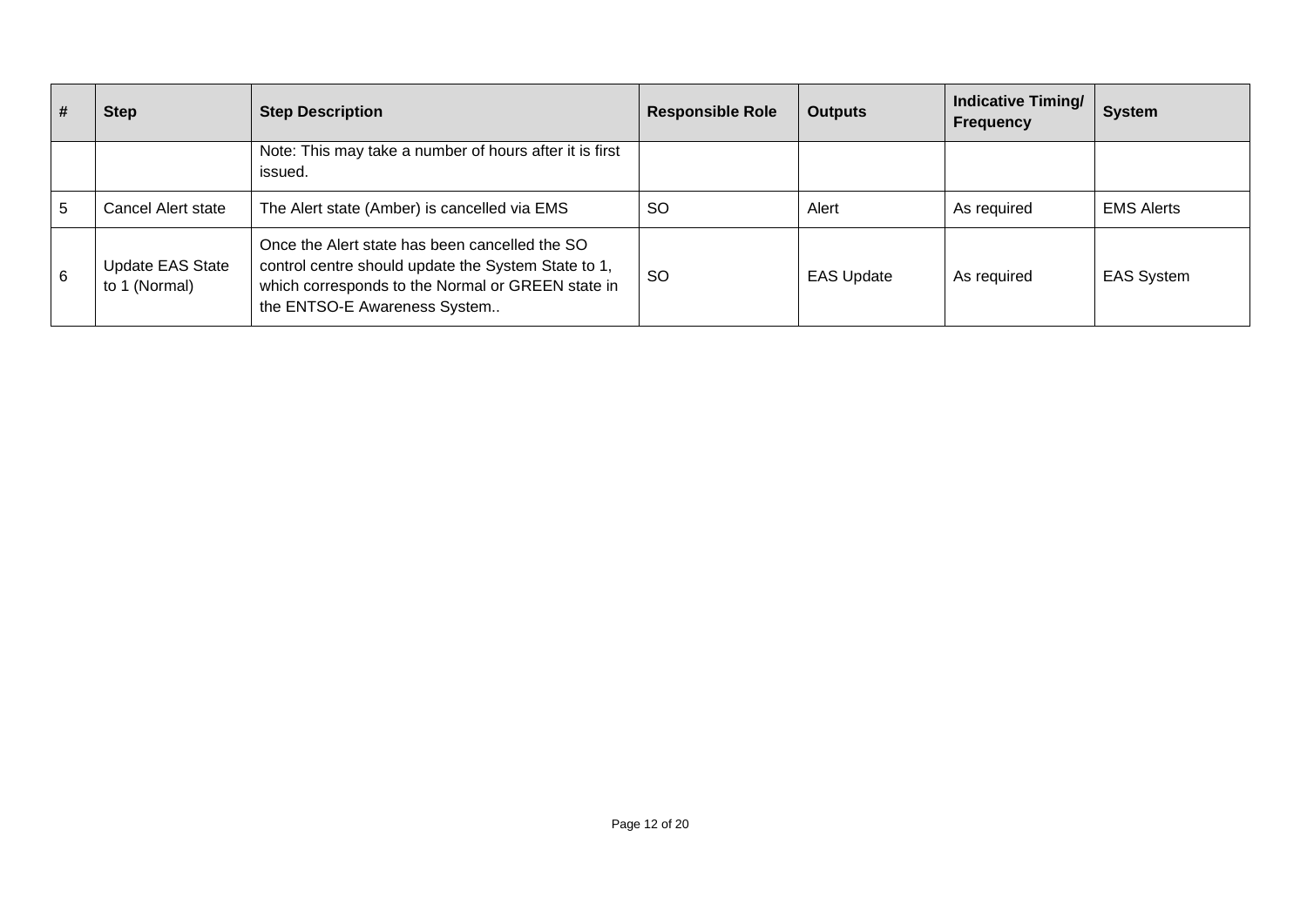# 7.1.3 PROCESS MAP – DECLARATION OF AN EMERGENCY STATE - RED ALERT

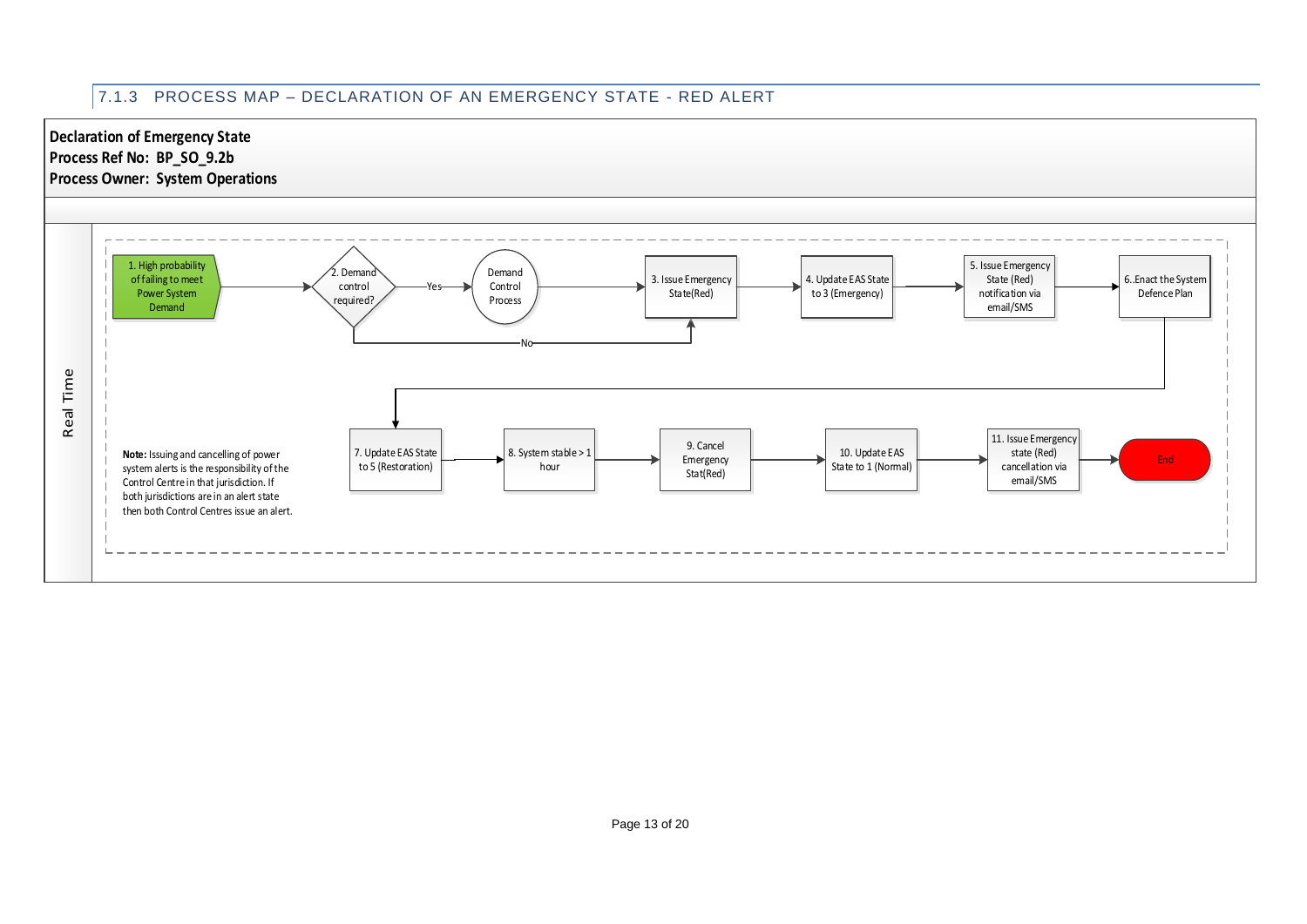# 7.1.4 PROCESS STEPS – DECLARATION OF AN EMERGENCY STATE - RED ALERT

| #              | <b>Step</b>                                                      | <b>Step Description</b>                                                                                                                                                                                                                                                                                                                                                                                                                                                                               | <b>Responsible Role</b> | <b>Outputs</b>    | <b>Indicative Timing/</b><br><b>Frequency</b> | <b>System</b>      |
|----------------|------------------------------------------------------------------|-------------------------------------------------------------------------------------------------------------------------------------------------------------------------------------------------------------------------------------------------------------------------------------------------------------------------------------------------------------------------------------------------------------------------------------------------------------------------------------------------------|-------------------------|-------------------|-----------------------------------------------|--------------------|
| $\overline{1}$ | High probability of<br>failing to meet<br>Power System<br>Demand | The following may act as a trigger to this process:<br>1. The frequency or voltage has deviated<br>significantly from normal<br>User's demand has been disconnected<br>2.<br>Or in the period immediately ahead there is a<br>3.<br>high probability of failing to meet Power<br>System Demand or to maintain normal<br>Voltage<br>Power system alerts are issued jurisdictionally, so if<br>both jurisdictions are in an emergency state the<br>following steps are completed by both jurisdictions. | N/A                     | N/A               | As required                                   | N/A                |
| $\overline{2}$ | <b>Demand Control</b><br>required?                               | Is demand control required?<br>If yes, implement Demand Control Process and then<br>proceed to Step 3<br>If no, proceed directly to Step 3                                                                                                                                                                                                                                                                                                                                                            | <b>SO</b>               | Decision          | As required                                   | N/A                |
| 3              | <b>Issue Emergency</b><br><b>State</b>                           | An Emergency State (Red) is issued to all locations                                                                                                                                                                                                                                                                                                                                                                                                                                                   | <b>SO</b>               | Alert             | As required                                   | <b>EMS Alerts,</b> |
| $\overline{4}$ | <b>Update EAS State</b><br>to 3 (Emergency)                      | Once an Emergency State has been issued, the SO<br>Control Centre should update the System State to 3,<br>which corresponds to the Emergency or Red state in<br>the ENTSO-E Awareness System.<br>Note: Ireland and Northern Ireland are treated as a<br>common system so updating the EAS alert state<br>impacts both jurisdictions.                                                                                                                                                                  | <b>SO</b>               | <b>EAS Update</b> | As required                                   | EAS system         |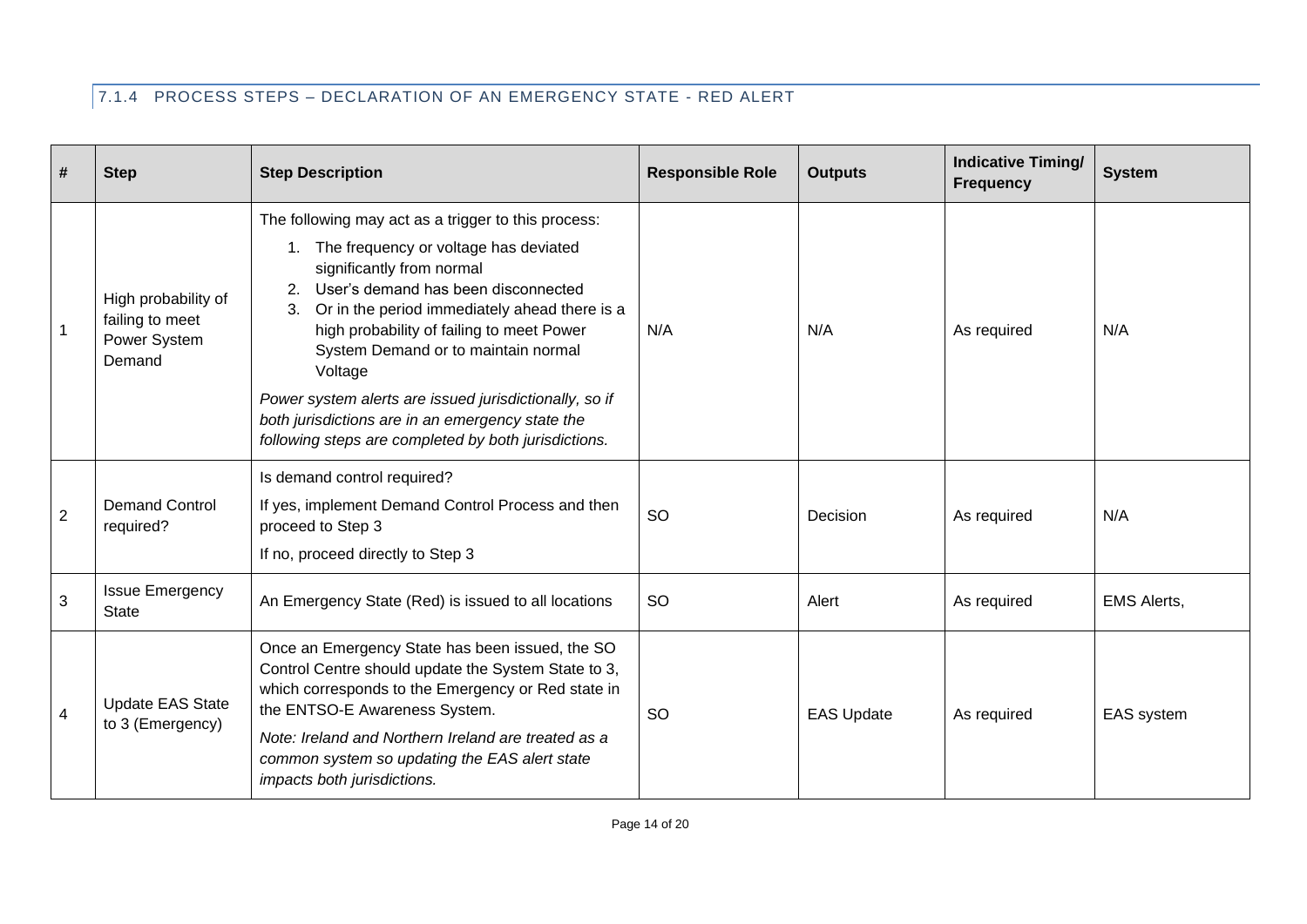| #              | <b>Step</b>                                                                  | <b>Step Description</b>                                                                                                                                                                                           | <b>Responsible Role</b> | <b>Outputs</b>    | <b>Indicative Timing/</b><br><b>Frequency</b> | <b>System</b>     |
|----------------|------------------------------------------------------------------------------|-------------------------------------------------------------------------------------------------------------------------------------------------------------------------------------------------------------------|-------------------------|-------------------|-----------------------------------------------|-------------------|
| 5              | <b>Issue Emergency</b><br><b>State</b><br>(Red)notification via<br>email/SMS | The Emergency State email template is issued to a<br>pre-defined list, including the Market Operator, and<br>also issues an SMS to a pre-defined list.                                                            | <b>SO</b>               | Notification      | As required                                   | Email / Text      |
| 6              | Activate System<br>Defence Plan                                              | Following declaration of a Red Alert, Real Time<br>prepares a defence plan in accordance with the<br>Power System Defence Plan. This signifies the start<br>of restoration.                                       | SO                      | N/A               | As required                                   | N/A               |
| $\overline{7}$ | <b>Update EAS State</b><br>to 5 (Restoration)                                | Once a measure of the System Defence plan has<br>been activated, the SO Control Centres should<br>update the System State to 5, which corresponds to<br>the Restoration state in the ENTSO-E Awareness<br>System. | <b>SO</b>               | <b>EAS Update</b> | As required                                   | <b>EAS System</b> |
| 8              | System stable > 1<br>hour                                                    | Once the system has been stable for more than one<br>hour and there is low risk of further alerts being<br>issued then the alert can be cancelled.                                                                | <b>SO</b>               | N/A               | As required                                   | N/A               |
| 9              | <b>Cancel Emergency</b><br>State.                                            | The emergency state is cancelled.                                                                                                                                                                                 | <b>SO</b>               | Alert             | As required                                   | <b>EMS Alerts</b> |
| 10             | <b>Update EAS State</b><br>to 1 (Normal)                                     | Once the Emergency State has been cancelled the<br>Real Time User should update the System State to 1,<br>which corresponds to the Normal or GREEN state in<br>the ENTSO-E Awareness System                       | <b>SO</b>               | <b>EAS Update</b> | As required                                   | <b>EAS System</b> |
| 11             | <b>Issue Emergency</b><br>State cancellation<br>via email / SMS              | The Emergency State cancellation email template is<br>issued to a pre-defined list, including the Market<br>Operator, and also issues an SMS to a pre-defined<br>list.                                            | SO                      | Notification      | As required                                   | N/A               |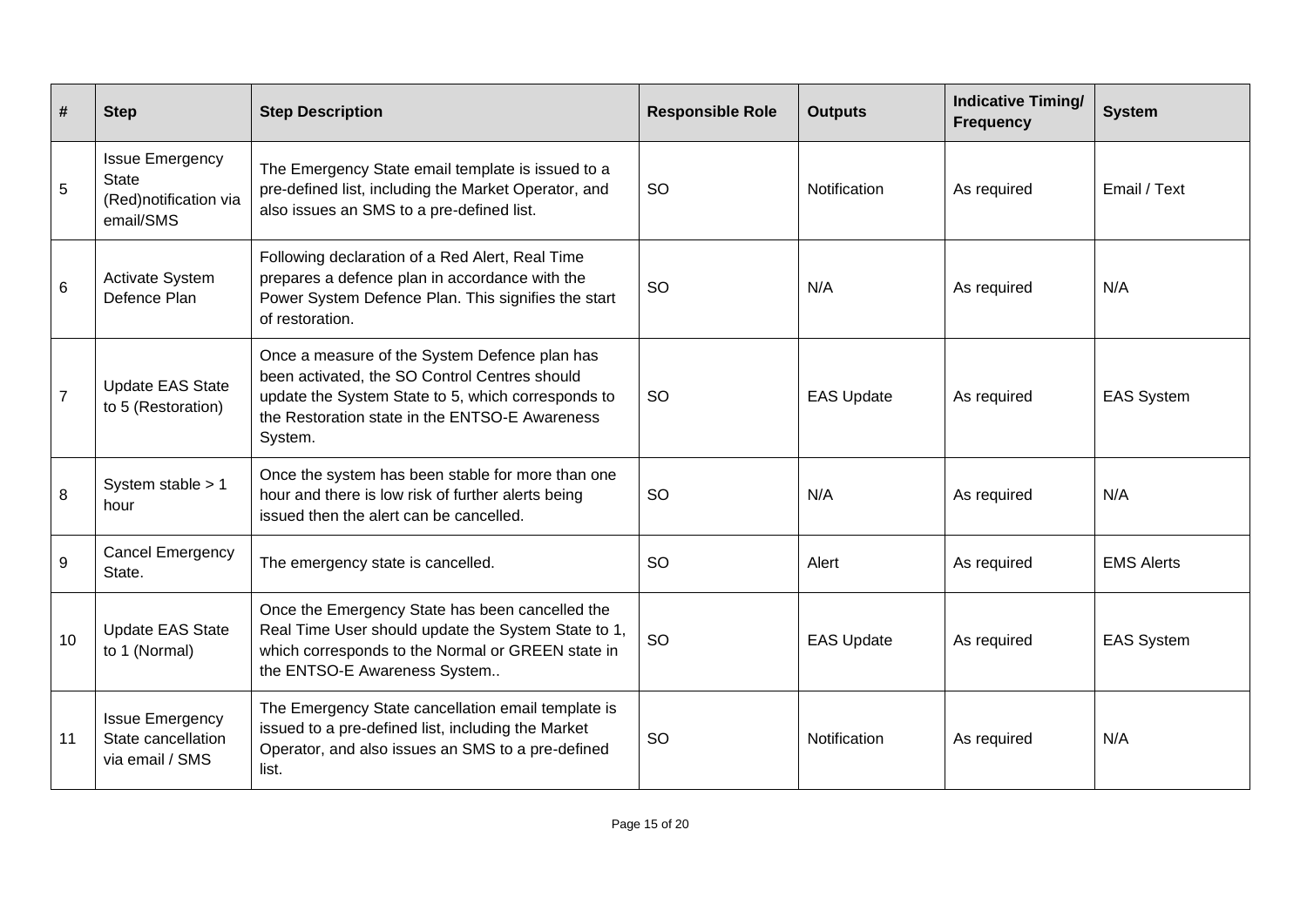# 7.1.5 PROCESS MAP – DECLARATION OF A BLACKOUT STATE - BLUE ALERT

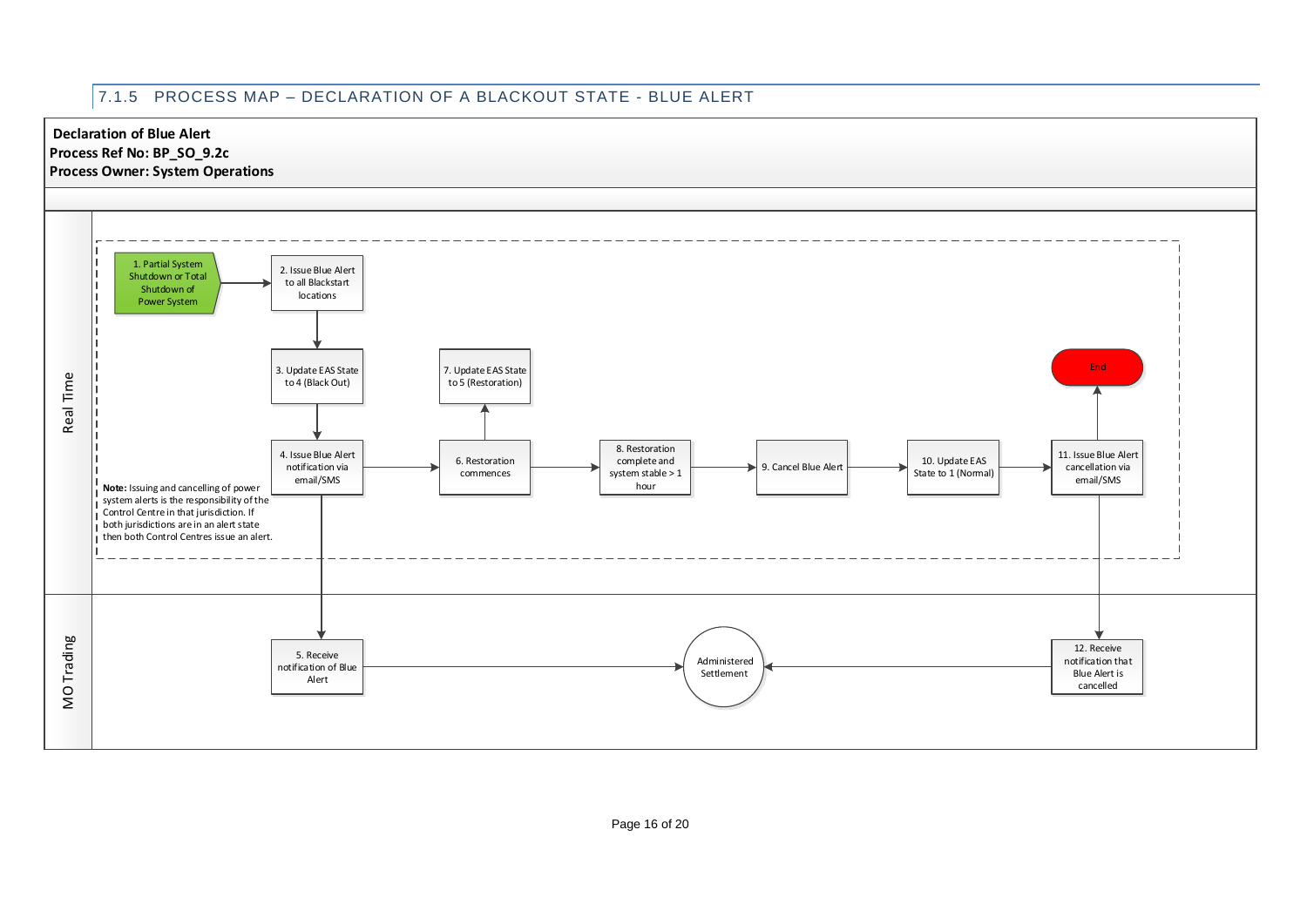# 7.1.6 PROCESS STEPS – DECLARATION OF A BLACKOUT STATE - BLUE ALERT

| #              | <b>Step</b>                                                               | <b>Step Description</b>                                                                                                                                                                                                                                                                                                 | <b>Responsible Role</b> | <b>Outputs</b>    | <b>Indicative Timing/</b><br><b>Frequency</b> | <b>System</b>     |
|----------------|---------------------------------------------------------------------------|-------------------------------------------------------------------------------------------------------------------------------------------------------------------------------------------------------------------------------------------------------------------------------------------------------------------------|-------------------------|-------------------|-----------------------------------------------|-------------------|
| $\mathbf{1}$   | <b>Partial System</b><br>Shutdown or Total<br>Shutdown of Power<br>System | Partial system shutdown or total shutdown of power<br>system acts as the trigger for declaring a Blue Alert<br>Power system alerts are issued jurisdictionally, so if<br>both jurisdictions are in an alert state the following<br>steps are completed by both jurisdictions.                                           | N/A                     | N/A               | As required                                   | N/A               |
| $\overline{2}$ | <b>Issue Blue Alert to</b><br>all 'Black start'<br><b>locations</b>       | A blue alert is issued to all 'black start' locations by<br>issuing a Global Blue Alert                                                                                                                                                                                                                                 | <b>SO</b>               | Alert             | As required                                   | <b>EMS Alerts</b> |
| $\mathbf{3}$   | <b>Update EAS State</b><br>to 4 (Black Out)                               | Once a Blue Alert has been issued, the SO Control<br>Centre should update the System State to 4, which<br>corresponds to the Black Out state in the ENTSO-E<br>Awareness System.<br>Note: Ireland and Northern Ireland are treated as a<br>common system so updating the EAS alert state<br>impacts both jurisdictions. | <b>SO</b>               | <b>EAS Update</b> | As required                                   | <b>EAS System</b> |
| $\overline{4}$ | <b>Issue Blue Alert</b><br>notification via<br>email/SMS                  | The Blue Alert email template is issued to a pre-<br>defined list, including the Market Operator, and also<br>issues an SMS to a pre-defined list.                                                                                                                                                                      | <b>SO</b>               | Notification      | As required                                   | Email / Text      |
| 5              | Receive notification<br>of Blue Alert                                     | Receives notification from SO that a blue alert has<br>been issued. This is the trigger for the Administered<br>Settlement process.                                                                                                                                                                                     | <b>MO Trading</b>       | N/A               | As required                                   | N/A               |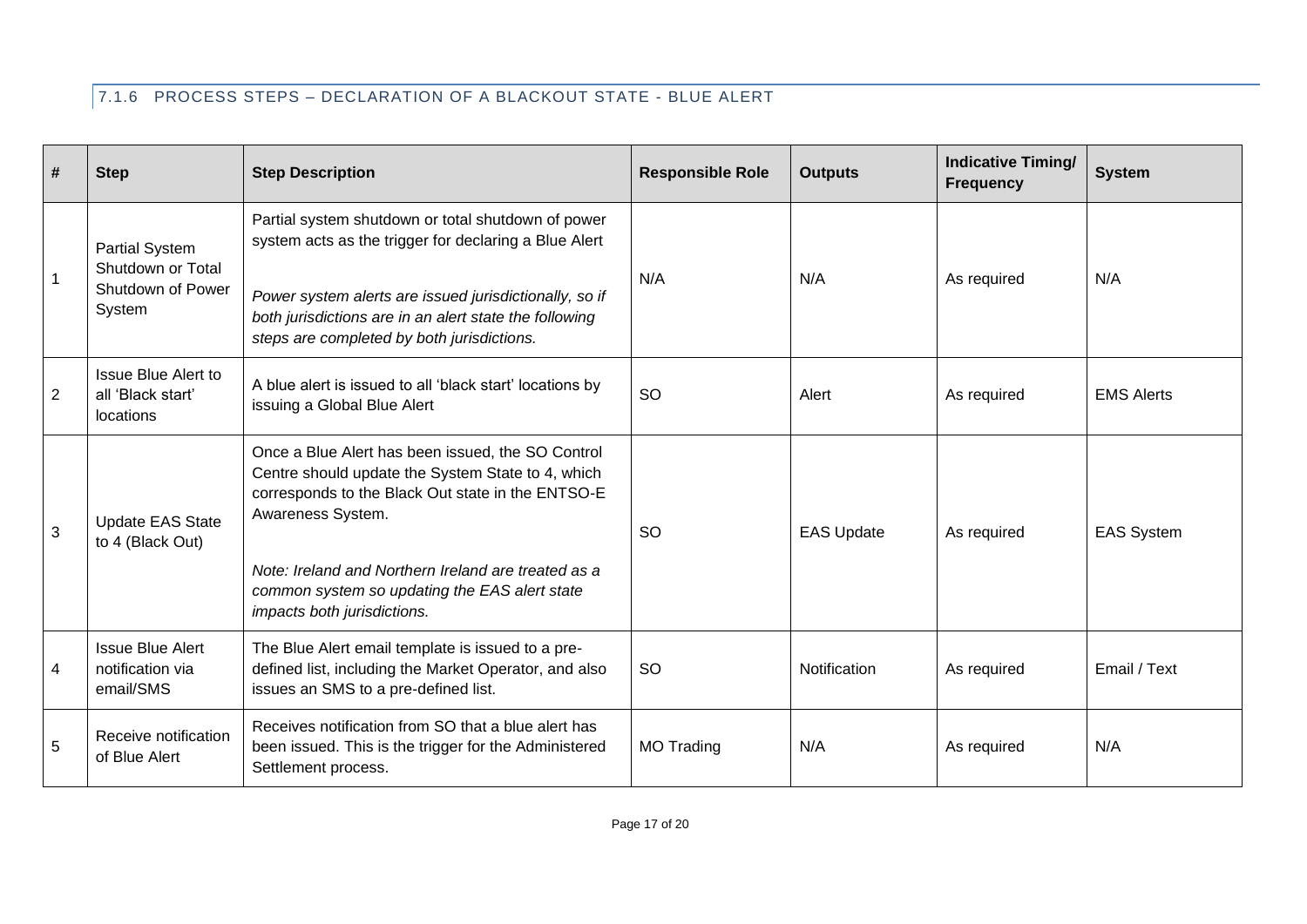| #              | <b>Step</b>                                                | <b>Step Description</b>                                                                                                                                                                                                                                                                                                               | <b>Responsible Role</b> | <b>Outputs</b>    | <b>Indicative Timing/</b><br><b>Frequency</b>    | <b>System</b>     |
|----------------|------------------------------------------------------------|---------------------------------------------------------------------------------------------------------------------------------------------------------------------------------------------------------------------------------------------------------------------------------------------------------------------------------------|-------------------------|-------------------|--------------------------------------------------|-------------------|
| $\,6\,$        | Restoration<br>commences                                   | Following declaration of a Blue Alert, SO prepares a<br>restoration plan in accordance with the Power System<br>Restoration Plan. This signifies the start of<br>restoration.                                                                                                                                                         | <b>SO</b>               | N/A               | As required                                      | N/A               |
| $\overline{7}$ | <b>Update EAS State</b><br>to 5 (Restoration)              | Once restoration has commenced, the SO Control<br>centre should update the System State to 5, which<br>corresponds to the Restoration or BLUE state in the<br><b>ENTSO-E Awareness System.</b><br>Note: Ireland and Northern Ireland are treated as a<br>common system so updating the EAS alert state<br>impacts both jurisdictions. | <b>SO</b>               | <b>EAS Update</b> | As required                                      | EAS system        |
| $\,8\,$        | Restoration<br>complete and<br>system stable $> 1$<br>hour | Once all system demand has been restored and the<br>system has been stable for more than one hour and<br>there is low risk of further alerts being issued then<br>restoration can be considered complete.                                                                                                                             | SO                      | N/A               | Up to 24 Hours<br>after restoration<br>commences | N/A               |
| 9              | <b>Cancel Blue Alert</b>                                   | Once restoration is complete then the Blue Alert is<br>cancelled via EMS                                                                                                                                                                                                                                                              | <b>SO</b>               | Alert             | As required                                      | <b>EMS Alerts</b> |
| 10             | <b>Update EAS State</b><br>to 1 (Normal)                   | Once the Blue Alert has been cancelled the Real<br>Time User should update the System State to 1,<br>which corresponds to the Normal or GREEN state in<br>the ENTSO-E Awareness System.                                                                                                                                               | <b>SO</b>               | <b>EAS Update</b> | As required                                      | <b>EAS System</b> |
| 11             | <b>Issue Blue Alert</b><br>cancellation via<br>email / SMS | The Blue Alert cancellation email template is issued<br>to a pre-defined list, including the Market Operator,<br>and also issues an SMS to a pre-defined list.                                                                                                                                                                        | <b>SO</b>               | Notification      | As required                                      | N/A               |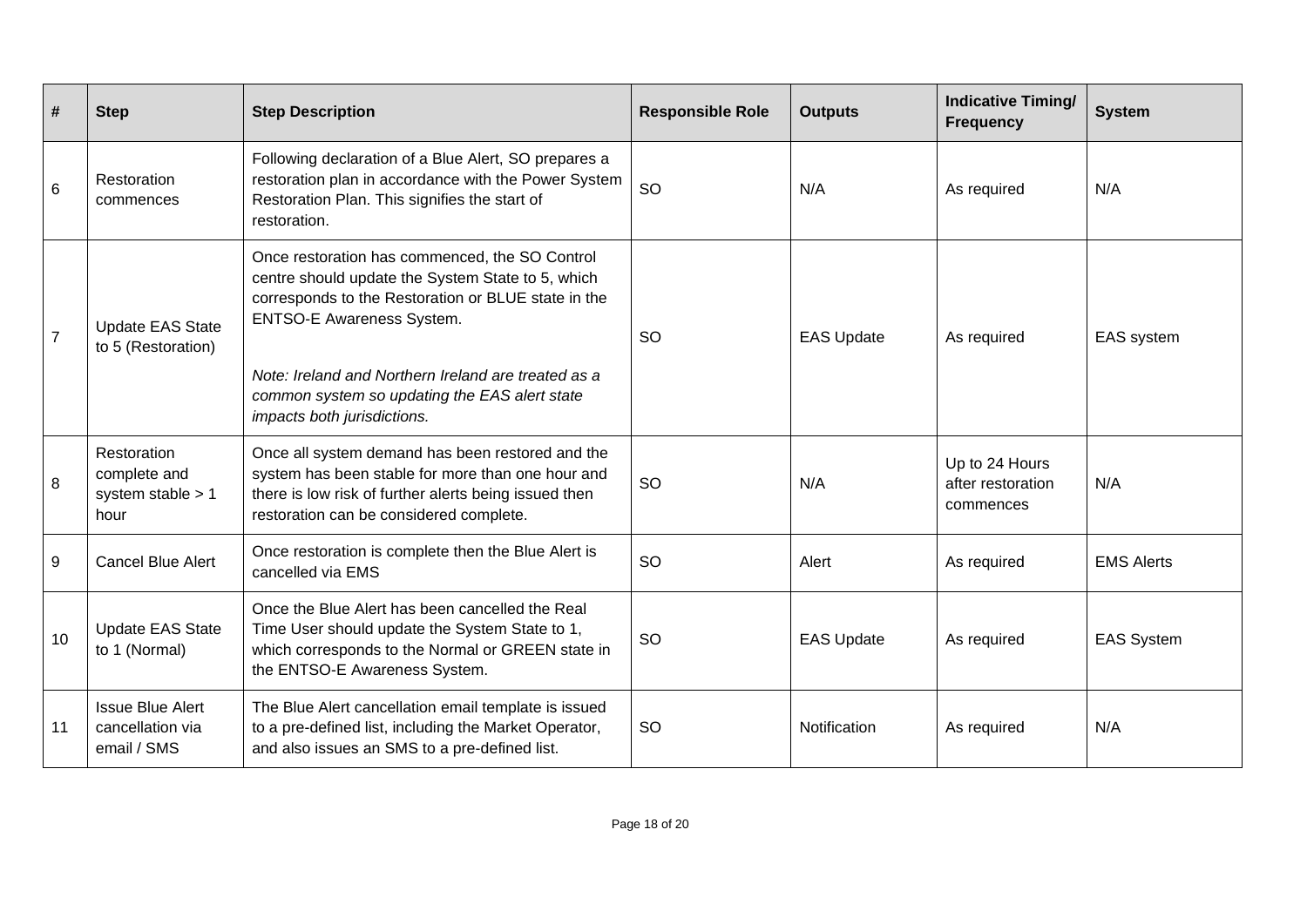|    | <b>Step</b>                                             | <b>Step Description</b>                                                                                                                          | <b>Responsible Role</b> | <b>Outputs</b> | <b>Indicative Timing/</b><br><b>Frequency</b> | <b>System</b> |
|----|---------------------------------------------------------|--------------------------------------------------------------------------------------------------------------------------------------------------|-------------------------|----------------|-----------------------------------------------|---------------|
| 12 | Receive notification<br>that Blue Alert is<br>cancelled | Receives notification from Real Time that the Blue<br>Alert has been cancelled. This signifies the end of the<br>Administered Settlement period. | MO Trading              | N/A            | As required                                   | N/A           |